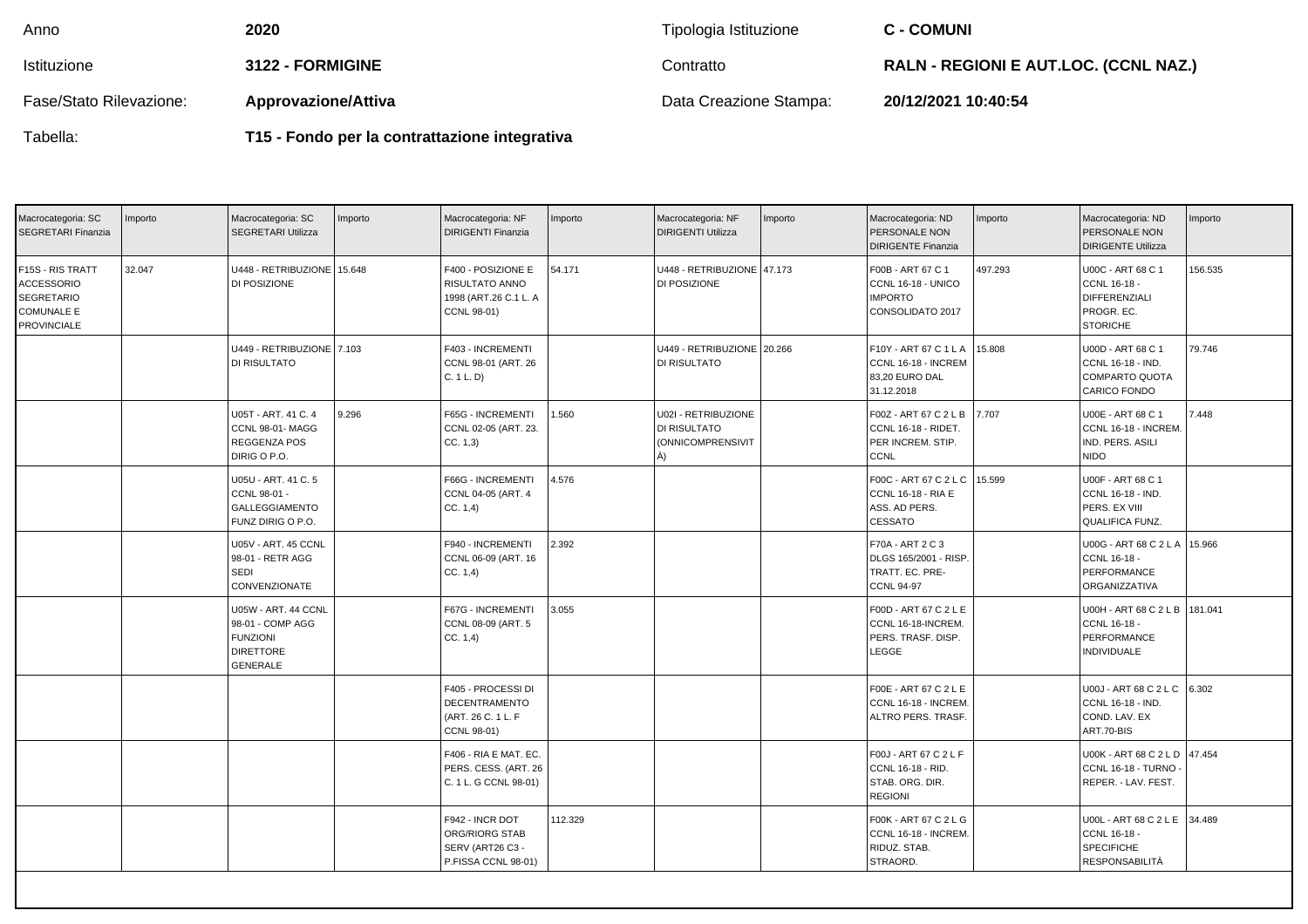| F411 - RID. STABILE<br>F15K - ART 67 C 2 L H<br>U23I - ART 92 CC 5-6<br>ORG. DIRIG. (ART. 26<br>CCNL 16-18 - NUOVE<br>DLGS 163/2006 -<br>ASS. ART 33 CC 1-2<br><b>INCENTIVI PROG.NE</b><br>C. 5 CCNL 98-01)<br>DL34/19<br>AD ES.TO<br>F10K - ART 1 C 800 L<br>U00N - ART 9 L 114/14<br>F10K - ART 1 C 800 L<br>205/2017 - ARMONIZZ<br>205/2017 - ARMONIZZ<br>ART 21 C 1 R.D.<br>PERS PROVINCE<br>1611/33 - COMP.<br>PERS PROVINCE<br>TRANSITATO<br><b>TRANSITATO</b><br><b>AVVOCATI</b><br>U04C - ART 1 C 1091 L<br>22.302<br>F998 - ALTRE<br>F998 - ALTRE<br>RISORSE FISSE CON<br>RISORSE FISSE CON<br>145/2017 - INCENTIVI<br><b>CARATTERE DI</b><br><b>CARATTERE DI</b><br>2019 REC. EV. IMU E<br>CERTEZZA E<br>CERTEZZA E<br><b>TARI</b><br><b>STABILITÀ</b><br><b>STABILITÀ</b><br>32.655<br>U00P - ART 70-TER<br>F50H - ART 43 L<br>F50H - ART 43 L<br>CCNL 16-18 -<br>449/1997 - ENTR.<br>449/1997 - ENTR.<br>CONTO TERZIO<br><b>COMPENSI ISTAT</b><br>CONTO TERZIO<br>UTENZA O SPONSOR.<br>UTENZA O SPONSOR.<br>U00Q - ART 68 C 2 L G 6.497<br>F51H - ART 43 L<br>F96H - ART 16 CC 4-5-<br>449/1997 - RISPARMI<br>6 DL 98/11 - RISP.<br>CCNL 16-18 - ALTRE<br>SPEC. DISP. DI<br>PIANI<br>DI GESTIONE<br><b>RAZIONALIZZAZIONE</b><br>LEGGE<br>F408 - INTEGRAZIONE<br><b>U00R - ART 68 C 2 L H</b><br>F00N - ART 113 DLGS 34.850<br>1,2% (ART. 26 C. 2<br>50/2016 - QUOTE<br>CCNL 16-18 - MESSI<br><b>INCENTIVI FUNZIONI</b><br><b>NOTIFICATORI</b><br>CCNL 98-01)<br><b>TECNICHE</b><br>F00Q - ART 92 CC 5-6<br>F943 - RIORGANIZZ.<br>U00S - ART 68 C 2 L I<br>(ART. 26 C. 3 - PARTE<br>DLGS 163/06 - QUOTE<br>CCNL 16-18 - RIS.<br>PROG.NE AD<br>PERS. DA CASE DA<br>VARIAB. CCNL 98-01)<br><b>ESAURIMENTO</b><br>GIOCO<br>F10M - ART 9 C 3 L<br>U00T - ART 68 C 2 L J<br>F10M - ART 9 C 3 L<br>23.096<br>114/14 - COMP<br>114/14 - COMP<br>CCNL 16-18 - PEO<br>AVVOCATI CARICO<br><b>AVVOCATI CARICO</b><br>ANNO DI<br>CONTROPARTI<br>CONTROPARTI<br><b>RIFERIMENTO</b><br>F10N - ART 9 C 6 L<br>F10N - ART 9 C 6 L<br>U01B - ART 56-TER<br>114/14 - COMP<br>114/14 - COMP<br>CCNL 16-18 - PL<br>SERV. AGG INIZ<br>AVVOCATI SPESE<br>AVVOCATI SPESE<br>COMPENSATE<br>COMPENSATE<br>PRIVATA<br>45.242<br>F10L - ART 1 C 1091 L<br>F10L - ART 1 C 1091 L<br>24.691<br>U00M - ART 56-<br>QUATER L C CCNL16-<br>145/2018 - REC. EV.<br>145/2018 - REC. EV.<br>IMU E TARI<br>18 - PL INC PROV<br>IMU E TARI<br><b>VIOLAZ CODICE STR</b><br>9.511<br>F404 - SPEC. DISP. DI<br>F16T - ART 4 C 9 DL<br>6.370<br>U00V - ART 56-<br>LEGGE (ART. 20 C. 2<br>19/2020 - RIS IND ORD<br>QUINQUIES CCNL 16-<br>CCNL 06-09)<br>PUBBL PL ATTIV<br>18 - PL INDENNITÀ DI |  | F15J - NUOVE ASS.<br>ART 33 CC 1-2 DL<br>34/19 (ART26 C3<br>CCNL 98-01) | F00M - ART 67 C 2 L H<br>CCNL 16-18 - INCREM.<br>DOT ORG E RELAT<br>COPERT | U22I - ART 113 DLGS<br>50/2016 - INCENTIVI<br><b>FUNZIONI TECNICHE</b> | 10.422 |
|----------------------------------------------------------------------------------------------------------------------------------------------------------------------------------------------------------------------------------------------------------------------------------------------------------------------------------------------------------------------------------------------------------------------------------------------------------------------------------------------------------------------------------------------------------------------------------------------------------------------------------------------------------------------------------------------------------------------------------------------------------------------------------------------------------------------------------------------------------------------------------------------------------------------------------------------------------------------------------------------------------------------------------------------------------------------------------------------------------------------------------------------------------------------------------------------------------------------------------------------------------------------------------------------------------------------------------------------------------------------------------------------------------------------------------------------------------------------------------------------------------------------------------------------------------------------------------------------------------------------------------------------------------------------------------------------------------------------------------------------------------------------------------------------------------------------------------------------------------------------------------------------------------------------------------------------------------------------------------------------------------------------------------------------------------------------------------------------------------------------------------------------------------------------------------------------------------------------------------------------------------------------------------------------------------------------------------------------------------------------------------------------------------------------------------------------------------------------------------------------------------------------------------------------------------------------------------------------------------------------------------------------------------------|--|-------------------------------------------------------------------------|----------------------------------------------------------------------------|------------------------------------------------------------------------|--------|
|                                                                                                                                                                                                                                                                                                                                                                                                                                                                                                                                                                                                                                                                                                                                                                                                                                                                                                                                                                                                                                                                                                                                                                                                                                                                                                                                                                                                                                                                                                                                                                                                                                                                                                                                                                                                                                                                                                                                                                                                                                                                                                                                                                                                                                                                                                                                                                                                                                                                                                                                                                                                                                                                |  |                                                                         |                                                                            |                                                                        |        |
|                                                                                                                                                                                                                                                                                                                                                                                                                                                                                                                                                                                                                                                                                                                                                                                                                                                                                                                                                                                                                                                                                                                                                                                                                                                                                                                                                                                                                                                                                                                                                                                                                                                                                                                                                                                                                                                                                                                                                                                                                                                                                                                                                                                                                                                                                                                                                                                                                                                                                                                                                                                                                                                                |  |                                                                         |                                                                            |                                                                        |        |
|                                                                                                                                                                                                                                                                                                                                                                                                                                                                                                                                                                                                                                                                                                                                                                                                                                                                                                                                                                                                                                                                                                                                                                                                                                                                                                                                                                                                                                                                                                                                                                                                                                                                                                                                                                                                                                                                                                                                                                                                                                                                                                                                                                                                                                                                                                                                                                                                                                                                                                                                                                                                                                                                |  |                                                                         |                                                                            |                                                                        |        |
|                                                                                                                                                                                                                                                                                                                                                                                                                                                                                                                                                                                                                                                                                                                                                                                                                                                                                                                                                                                                                                                                                                                                                                                                                                                                                                                                                                                                                                                                                                                                                                                                                                                                                                                                                                                                                                                                                                                                                                                                                                                                                                                                                                                                                                                                                                                                                                                                                                                                                                                                                                                                                                                                |  |                                                                         |                                                                            |                                                                        |        |
|                                                                                                                                                                                                                                                                                                                                                                                                                                                                                                                                                                                                                                                                                                                                                                                                                                                                                                                                                                                                                                                                                                                                                                                                                                                                                                                                                                                                                                                                                                                                                                                                                                                                                                                                                                                                                                                                                                                                                                                                                                                                                                                                                                                                                                                                                                                                                                                                                                                                                                                                                                                                                                                                |  |                                                                         |                                                                            |                                                                        |        |
|                                                                                                                                                                                                                                                                                                                                                                                                                                                                                                                                                                                                                                                                                                                                                                                                                                                                                                                                                                                                                                                                                                                                                                                                                                                                                                                                                                                                                                                                                                                                                                                                                                                                                                                                                                                                                                                                                                                                                                                                                                                                                                                                                                                                                                                                                                                                                                                                                                                                                                                                                                                                                                                                |  |                                                                         |                                                                            |                                                                        |        |
|                                                                                                                                                                                                                                                                                                                                                                                                                                                                                                                                                                                                                                                                                                                                                                                                                                                                                                                                                                                                                                                                                                                                                                                                                                                                                                                                                                                                                                                                                                                                                                                                                                                                                                                                                                                                                                                                                                                                                                                                                                                                                                                                                                                                                                                                                                                                                                                                                                                                                                                                                                                                                                                                |  |                                                                         |                                                                            |                                                                        |        |
|                                                                                                                                                                                                                                                                                                                                                                                                                                                                                                                                                                                                                                                                                                                                                                                                                                                                                                                                                                                                                                                                                                                                                                                                                                                                                                                                                                                                                                                                                                                                                                                                                                                                                                                                                                                                                                                                                                                                                                                                                                                                                                                                                                                                                                                                                                                                                                                                                                                                                                                                                                                                                                                                |  |                                                                         |                                                                            |                                                                        |        |
|                                                                                                                                                                                                                                                                                                                                                                                                                                                                                                                                                                                                                                                                                                                                                                                                                                                                                                                                                                                                                                                                                                                                                                                                                                                                                                                                                                                                                                                                                                                                                                                                                                                                                                                                                                                                                                                                                                                                                                                                                                                                                                                                                                                                                                                                                                                                                                                                                                                                                                                                                                                                                                                                |  |                                                                         |                                                                            |                                                                        |        |
|                                                                                                                                                                                                                                                                                                                                                                                                                                                                                                                                                                                                                                                                                                                                                                                                                                                                                                                                                                                                                                                                                                                                                                                                                                                                                                                                                                                                                                                                                                                                                                                                                                                                                                                                                                                                                                                                                                                                                                                                                                                                                                                                                                                                                                                                                                                                                                                                                                                                                                                                                                                                                                                                |  |                                                                         |                                                                            |                                                                        |        |
|                                                                                                                                                                                                                                                                                                                                                                                                                                                                                                                                                                                                                                                                                                                                                                                                                                                                                                                                                                                                                                                                                                                                                                                                                                                                                                                                                                                                                                                                                                                                                                                                                                                                                                                                                                                                                                                                                                                                                                                                                                                                                                                                                                                                                                                                                                                                                                                                                                                                                                                                                                                                                                                                |  |                                                                         | COVID-19                                                                   | SERV. ESTERNO                                                          |        |
| F68G - INCARICHI DA<br><b>F00S - ART 70-TER</b><br>U00Y - ART 56-SEXIES 4.371<br>SOGGETTI TERZI<br>CCNL 16-18 - PL<br>CCNL 16-18 - CONTR<br>INDENNITÀ DI<br>(ART. 20, CC. 3-5<br><b>ISTAT E ENTI PUBBL</b><br><b>FUNZIONE</b><br>CCNL 06-09)<br>AUTORIZZ                                                                                                                                                                                                                                                                                                                                                                                                                                                                                                                                                                                                                                                                                                                                                                                                                                                                                                                                                                                                                                                                                                                                                                                                                                                                                                                                                                                                                                                                                                                                                                                                                                                                                                                                                                                                                                                                                                                                                                                                                                                                                                                                                                                                                                                                                                                                                                                                       |  |                                                                         |                                                                            |                                                                        |        |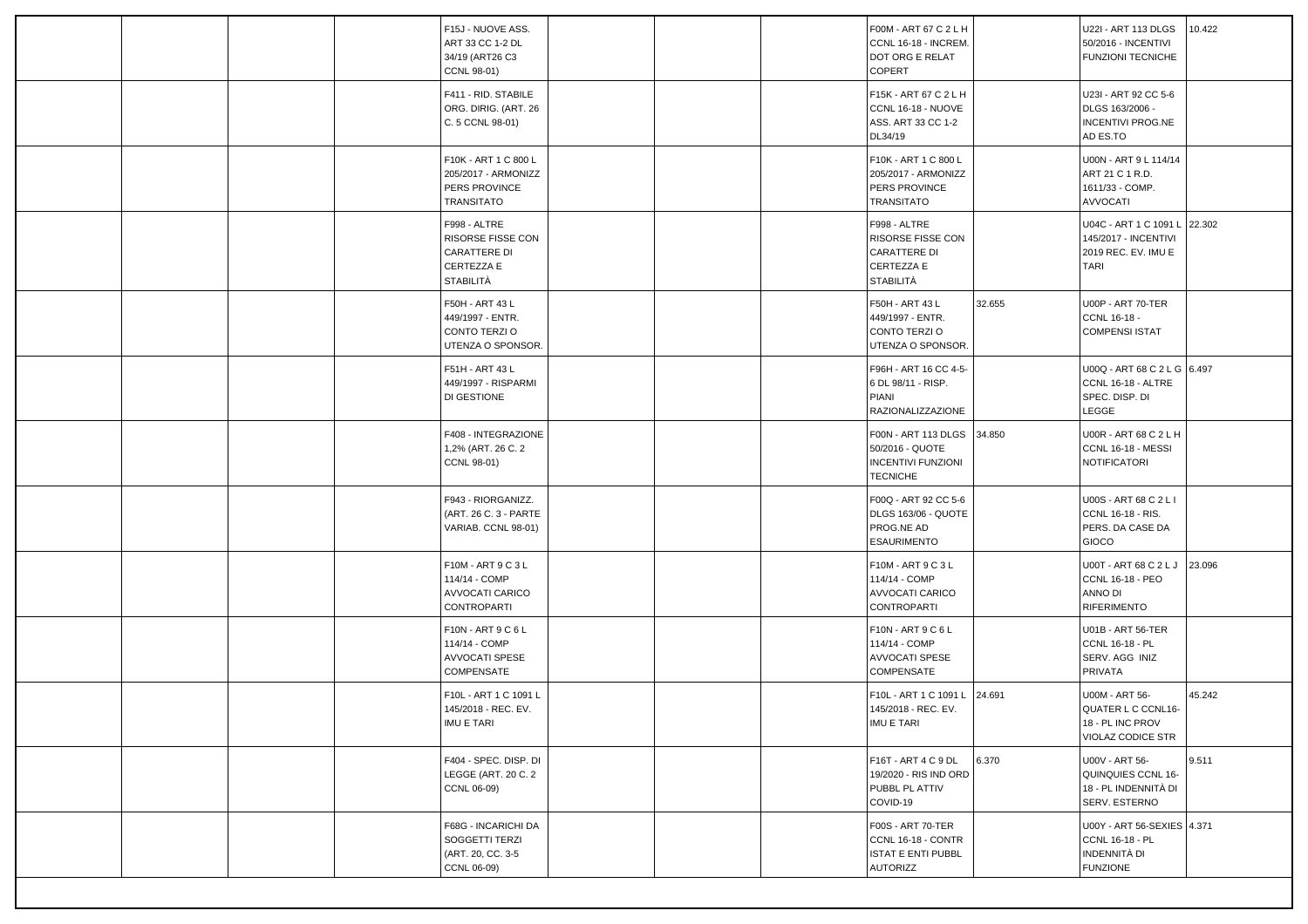|  | F96H - ART 16 CC 4-5-<br>6 DL 98/11 - RISP.<br>PIANI<br><b>RAZIONALIZZAZIONE</b>       |           |  | F00V - ART 56-TER<br>CCNL 16-18 -<br>RISORSE SERV AGG<br>PL INIZ PRIVATA                 |         | U998 - ALTRI ISTITUTI<br>NON COMPRESI FRA I<br>PRECEDENTI                        |        |
|--|----------------------------------------------------------------------------------------|-----------|--|------------------------------------------------------------------------------------------|---------|----------------------------------------------------------------------------------|--------|
|  | F01L - ART 23 CC 4, 6<br>DLGS 75/2017 - RIS.<br>SPERIMENTAZIONE                        |           |  | F01V - ART 56-<br>QUATER L C CCNL 16-<br>18 - PROV. VIOLAZ.<br><b>CODICE STRADA</b>      | 55.200  | U00U - ART 15 C 1<br>CCNL 16-18 - RETRIB.<br>DI POSIZIONE                        | 87.205 |
|  | F995 - ALTRE<br>RISORSE VARIABILI                                                      |           |  | F00T - ART 67 C 3 L C   1.000<br>CCNL 16-18 - ALTRE<br>SPEC. DISP. DI<br>LEGGE           |         | U00W - ART 15 C 1<br>CCNL 16-18 - RETRIB.<br>DI RISULTATO                        | 15.707 |
|  | F999 - SOMME NON<br>UTILIZZATE FONDO<br>ANNO PRECEDENTE                                |           |  | F00U - ART 67 C 3 L D 2.174<br>CCNL 16-18-RIA CESS<br>ANNO PREC MENSIL<br><b>RESIDUE</b> |         | U00X - ART 15 C 6<br>CCNL 16-18 - RETRIB.<br>DI RISULTATO INC.<br><b>INTERIM</b> |        |
|  | F934 -<br><b>DECURTAZIONE</b><br>FONDO 3.356,97<br>EURO (ART.1 C.3 L. E<br>CCNL 00-01) | $-16.790$ |  | F00W - ART 67 C 3 L E<br>CCNL 16-18 - RISP.<br>STRAORD. CONS.<br>ANNO PREC.              |         | U05P - ART 14 CCNL<br>$98-01 -$<br><b>STRAORDINARIO</b><br>ORDINARIO             | 14.595 |
|  | F27I - ART 1 C 456 L<br>147/2013 -<br><b>DECURTAZIONE</b><br>PERMANENTE                | $-33.602$ |  | F00X - ART 67 C 3 L F<br>CCNL 16-18 - MESSI<br>NOTIFICATORI                              |         | U05Q - ART 39 CCNL<br>14.9.00 - STRAORD<br><b>ELETTORALE</b>                     | 32.663 |
|  | F00P - ART 23 C 2<br>DLGS 75/2017 - DEC.<br>FONDO RISPETTO<br><b>LIMITE 2016</b>       |           |  | F00Y - ART 67 C 3 L G<br>CCNL 16-18 - RIS.<br>PERS. DA CASE DA<br>GIOCO                  |         | U05R - ART 39 CCNL<br>14.9.00 - STRAORD<br>EVENTI STR E CAL<br>NATURALI          |        |
|  | F01S - ART 40 C 3-Q<br>DLGS 165/2001 - DEC.<br>ANNO PER PIANI DI<br>RECUP.             |           |  | F01J - ART 67 C 3 L H 39.885<br>CCNL 16-18 -<br><b>INTEGRAZIONE 1,2%</b><br>M.S. 1997    |         | U05S - ART. 115 DL<br>18/20 - STRAORD<br>POLIZIA LOCALE<br>EMERG COVID-19        | 387    |
|  | F01T - ART 4 DL<br>16/2014 - DEC. ANNO<br>PER PIANI DI RECUP.                          |           |  | F01K - ART 67 C 3 L I<br>CCNL 16-18-RIS.<br>OBIETT. ENTE ANCHE<br>MANTEN.                | 100.100 |                                                                                  |        |
|  | F01P - ALTRE<br>DECURTAZIONI                                                           |           |  | F01L - ART 23 CC 4, 6<br>DLGS 75/2017 - RIS.<br>SPERIMENTAZIONE                          |         |                                                                                  |        |
|  |                                                                                        |           |  | F01M - ART 67 C 3 L K<br>CCNL 16-18-INTEGR.<br>PERS. TRASF.<br>CORSO D'ANNO              |         |                                                                                  |        |
|  |                                                                                        |           |  | F01N - ART 68 C 1<br>CCNL 16-18-RIS FISSE<br>NON UTILIZZATE<br>FONDI PREC.               | 13.636  |                                                                                  |        |
|  |                                                                                        |           |  | F995 - ALTRE<br>RISORSE VARIABILI                                                        |         |                                                                                  |        |
|  |                                                                                        |           |  | F01Q - ART 67 C 2 L E<br>CCNL 16-18 -DEC.<br>PERS. TRASF. DISP.<br>LEGGE                 |         |                                                                                  |        |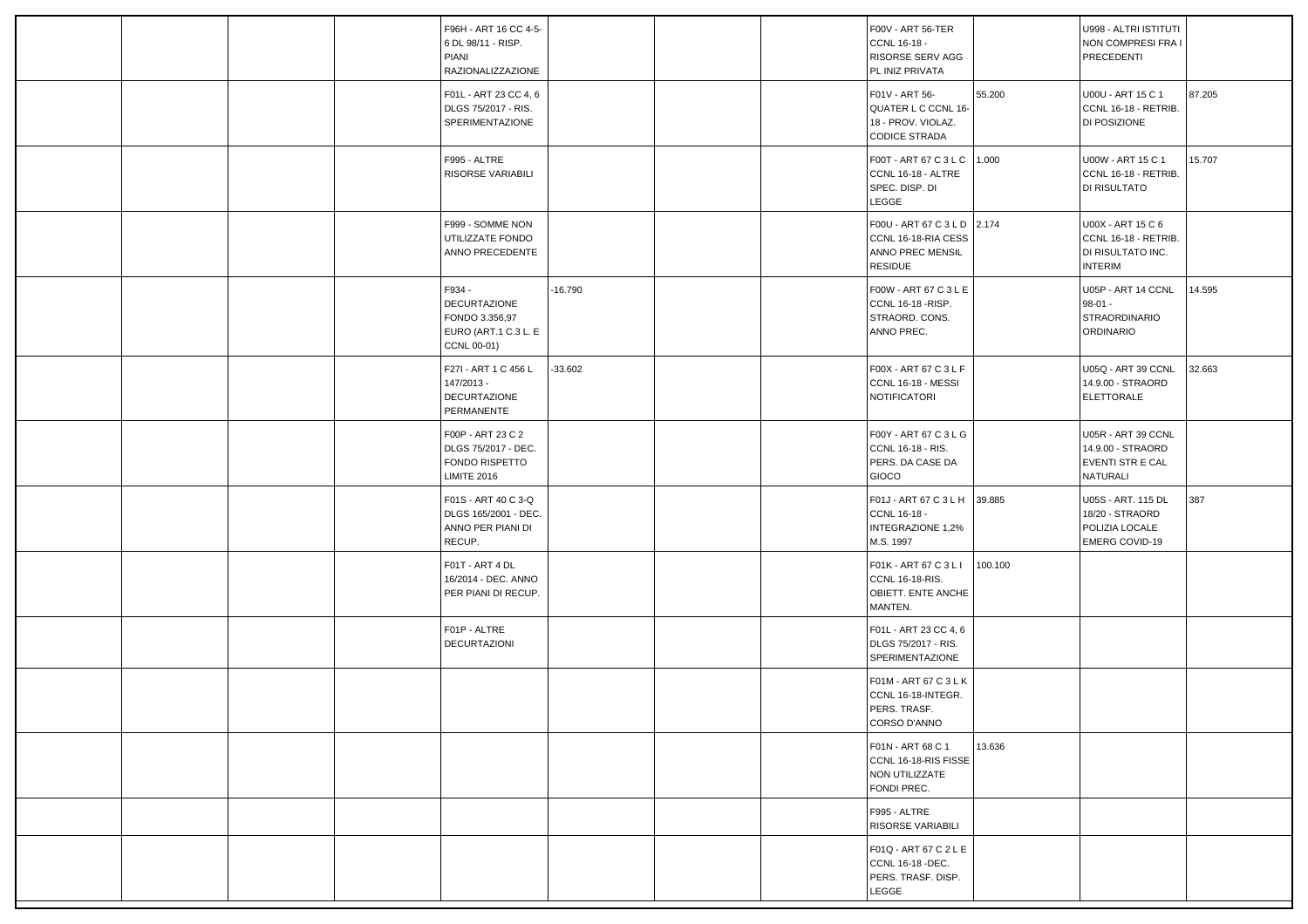|  |  |  |  | F01R - ART 67 C 2 L E -13.020<br>CCNL 16-18 -DEC.<br>ALTRO PERS. TRASF.             |            |  |
|--|--|--|--|-------------------------------------------------------------------------------------|------------|--|
|  |  |  |  | F03Q - ART 7 C 4 L U<br>CCNL 16-18 - DEC.<br>RISORSE DESTINATE<br>P.O.              | $-120.439$ |  |
|  |  |  |  | F27I - ART 1 C 456 L<br>147/2013 -<br><b>DECURTAZIONE</b><br>PERMANENTE             |            |  |
|  |  |  |  | F00P - ART 23 C 2<br>DLGS 75/2017 - DEC.<br>FONDO RISPETTO<br><b>LIMITE 2016</b>    |            |  |
|  |  |  |  | F01S - ART 40 C 3-Q<br>DLGS 165/2001 - DEC.<br>ANNO PER PIANI DI<br>RECUP.          |            |  |
|  |  |  |  | F01T - ART 4 DL<br>16/2014 - DEC. ANNO<br>PER PIANI DI RECUP.                       |            |  |
|  |  |  |  | F01P - ALTRE<br>DECURTAZIONI                                                        |            |  |
|  |  |  |  | F01U - ARTT 15 C 4,<br>67 C 1 CCNL 16-18 -<br>RIS. DEST. P.O. 2017                  | 120.439    |  |
|  |  |  |  | F03R - ART 7 C 4 L U<br>CCNL 16-18 - INCREM.<br>RISORSE DESTINATE<br>P.O.           |            |  |
|  |  |  |  | F15L - ART 11BIS C2<br>DL135/18 - INCREM<br>POS E RIS P.O.<br>RINUNCE ASS.LI        |            |  |
|  |  |  |  | F15M - ART 33 CC 1-2<br>DL34/19 - QUOTA<br>PARTE DESTINATA<br>ALLE P.O.             |            |  |
|  |  |  |  | F15T - ALTRE<br>RISORSE A CARICO<br><b>DEL BILANCIO</b>                             |            |  |
|  |  |  |  | F01W - ART 15 C 7<br>CCNL 16-18 -<br>RIDUZIONE RISORSE<br>DESTINATE P.O.            |            |  |
|  |  |  |  | F01P - ALTRE<br>DECURTAZIONI                                                        | $-10.750$  |  |
|  |  |  |  | F15N - ART 14 CCNL<br>98-01 - RIS<br><b>STRAORDINARIO</b><br>ORDINARIO ANNO<br>2017 | 22.800     |  |